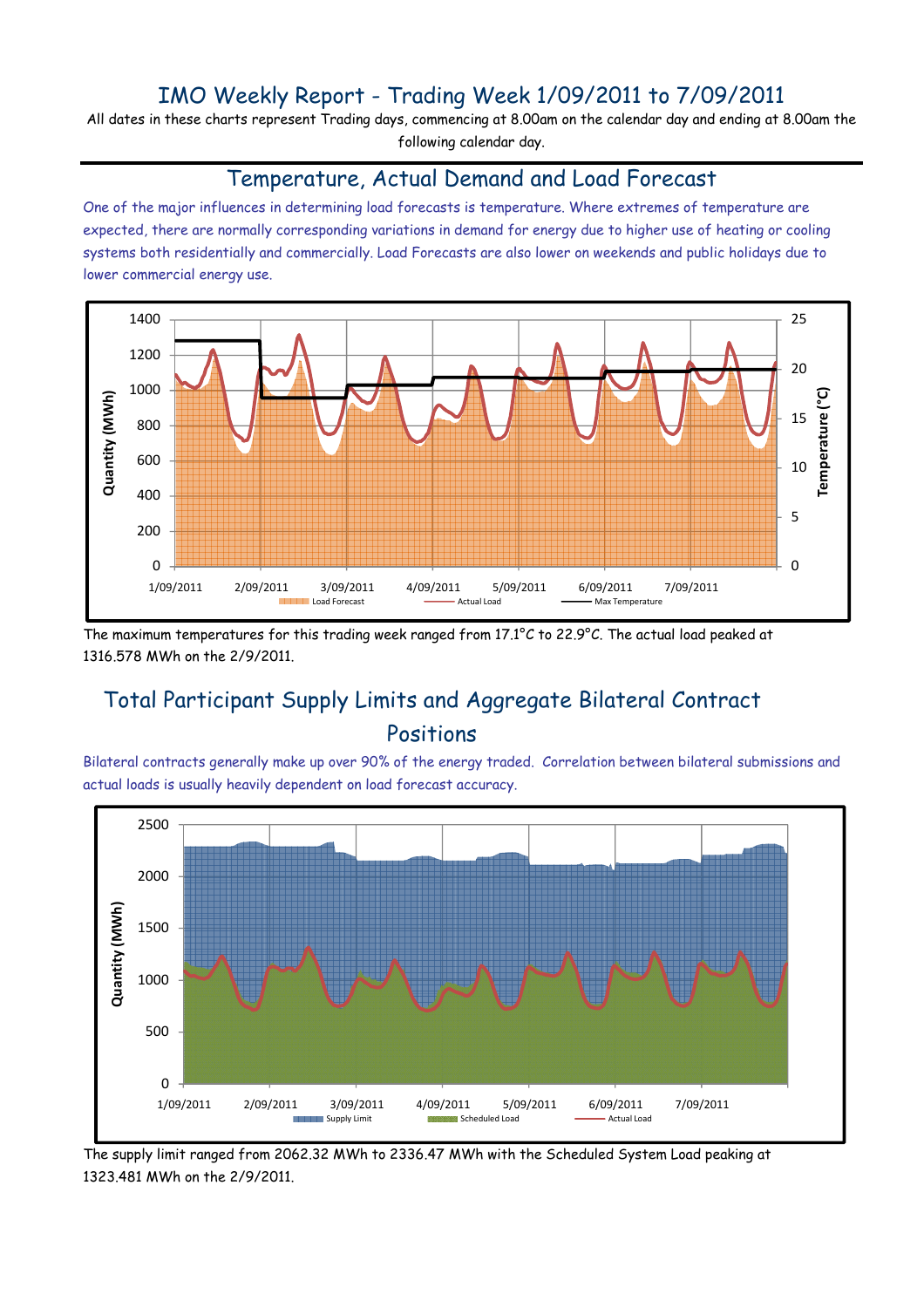### Net Balancing Market Trades

Bilateral contracts and STEM trading are generally based on the forecast energy requirements of Participants. When the forecast requirements are higher or lower than the actual requirements for a day, this Market energy must be bought and sold in the balancing mechanism. This graph shows the estimated net balancing trades.



The majority of the balancing activity this week occurred within Balancing Supply. The maximum balancing demand for the week reached 5.414 MWh on the 3/9/2011. The maximum balancing supply for the week reached -239.849 MWh on the 7/9/2011.

# Total Traded Energy

This chart represents a comparison between the total net energy that is traded in Bilateral Contracts, the STEM and the balancing mechanism. Balancing Supply represents cases in which the total contract position is greater than the demand and customers must supply energy back to balancing. Balancing Demand represents cases in which the total contract position is less than the demand and customers must purchase energy from balancing.



Total balancing supply equalled -35292.89 MWh whereas total balancing demand equalled 5.41 MWh. The Total STEM Traded quantity was 10804.217 MWh, with the STEM Clearing Quantity ranging between 4.937 MWh and 133.568 MWh.